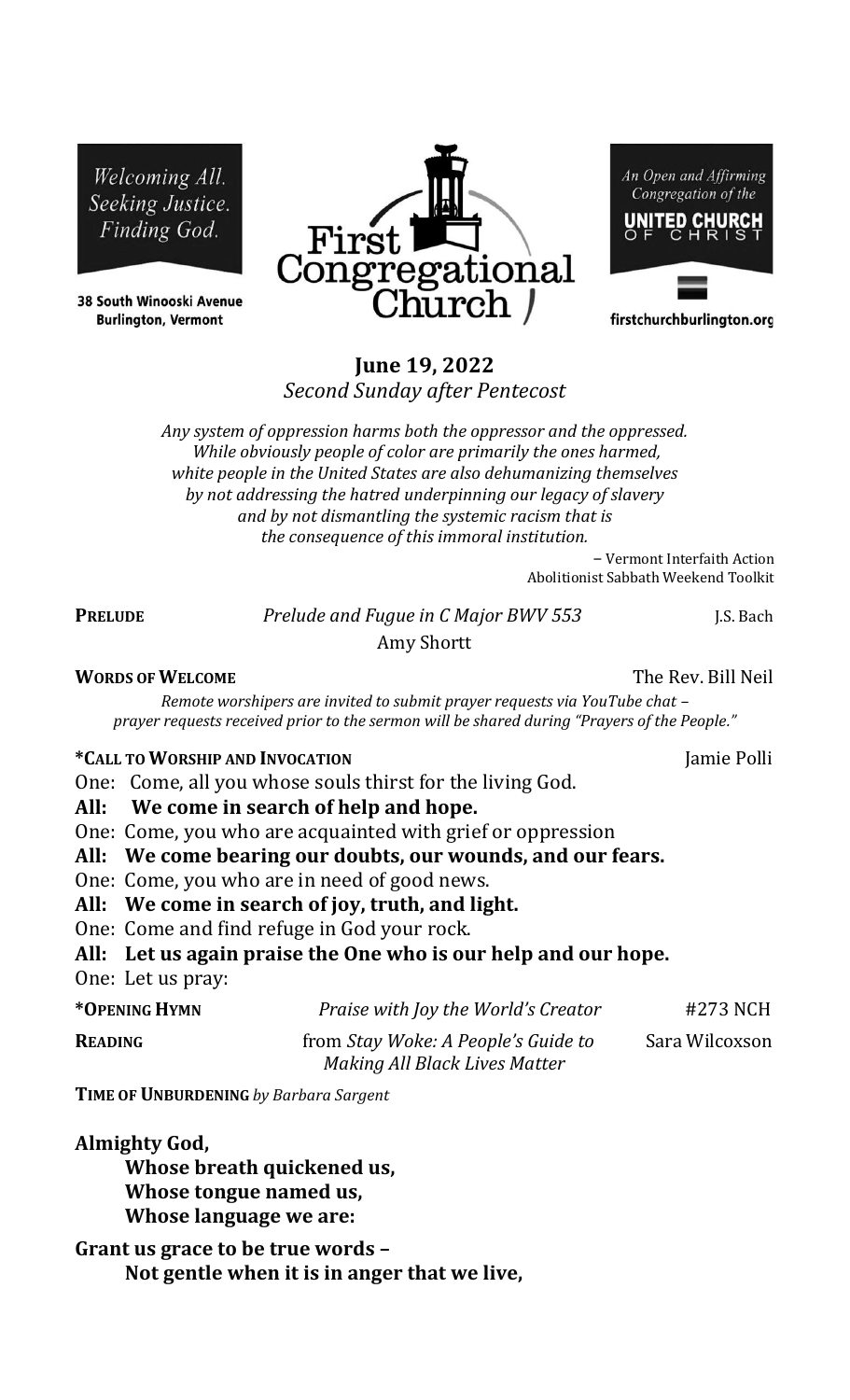**Not smooth when it is desperation that we know, Not patient when the time has narrowed to now, Not wise, not neat, not all of our fences mended, But words, broken yet honest words, and lost, Stumbling their way towards silence.**

**Take us back. Recall us. Then speak us once again. Set us in order. Mend our shattered syntax. Set all our commas straight. Imbue in us a power that keeps company with pain, Then march us across the pages of this beautiful, fragile,** 

**tormented and perishable earth to sing the songs of Zion.**

**In the name of the Word made flesh, made dead, and made alive again. Amen.**

**WORDS OF ASSURANCE** 

**PASSING OF THE PEACE**

**WORD OF GOD FOR (SM)ALL AGES Hilah Clarke** 

**SCRIPTURE READING Galatians 3:23-29** 

**SERMON** 

**\*HYMN OF THANKSGIVING** *Lift Every Voice and Sing* #593 NCH

### **PRAYERS OF THE PEOPLE** Hannah Sachs

*This week's "Celebrations & Prayer's" list is available for you on the front page of our website – and among the links under the title of the YouTube live stream throughout this morning's live stream of the worship service.*

PASTORAL PRAYER

SILENT PRAYER

LORD'S PRAYER

**Our Father, who art in heaven, hallowed be thy name. Thy kingdom come, Thy will be done on earth as it is in heaven. Give us this day our daily bread, and forgive us our debts as we forgive our debtors, and lead us not into temptation but deliver us from evil. For thine is the kingdom, and the power, and the glory forever. Amen.**

**MISSION MOMENT** The Possibility Shop Steve Hyde

**CALL TO THE OFFERING**

*You are invited to offer your monetary gifts online using this link:<https://bit.ly/fccbonlinegiving> (also under the video title on YouTube) or by texting FCCBUCC to 73256 - or mail a check payable to: First Congregational Church at 38 South Winooski Avenue, Burlington, VT 05401*

**OFFERTORY** *As the Deer*

**\*DOXOLOGY** #780 NCH *Praise God from whom all blessings flow; Praise God, all creatures here below; Praise God above ye heavenly host; Creator, Christ and Holy Ghost. Amen.*

**\*PRAYER OF DEDICATION**

**\*CLOSING HYMN** *Let Justice Flow Like Streams* #588 NCH

**\*BIDDING TO MISSION AND BENEDICTION**